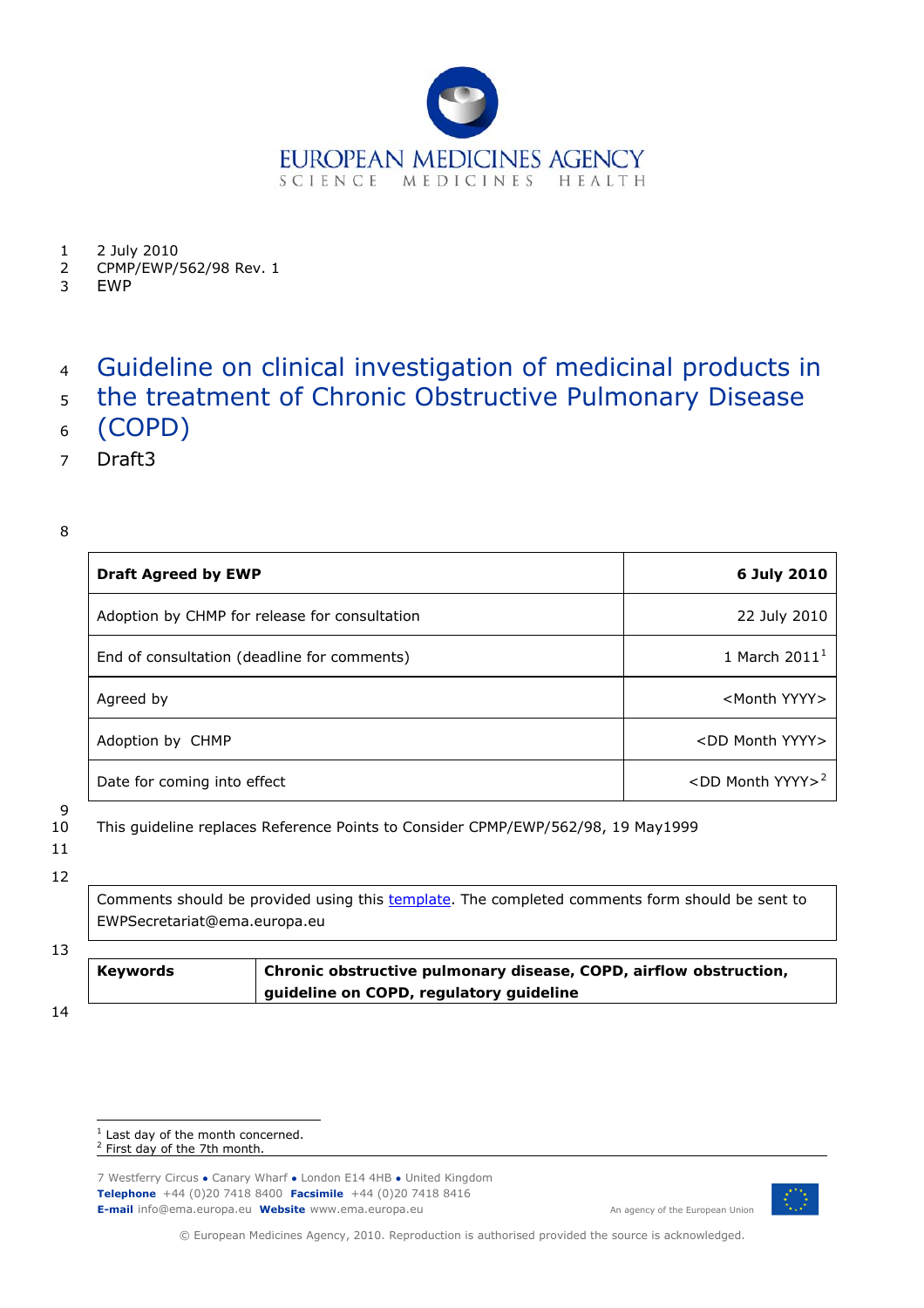### Guideline on Clinical Investigation of Medicinal Products in 15

the Treatment of Chronic Obstructive Pulmonary Disease (COPD) 16 17

### 18 **Table of contents**

| 19 |  |
|----|--|
| 20 |  |
| 21 |  |
| 22 |  |
| 23 |  |
| 24 |  |
| 25 |  |
| 26 |  |
| 27 |  |
| 28 |  |
| 29 |  |
| 30 |  |
| 31 |  |
| 32 |  |
| 33 |  |
|    |  |

- 34
- 35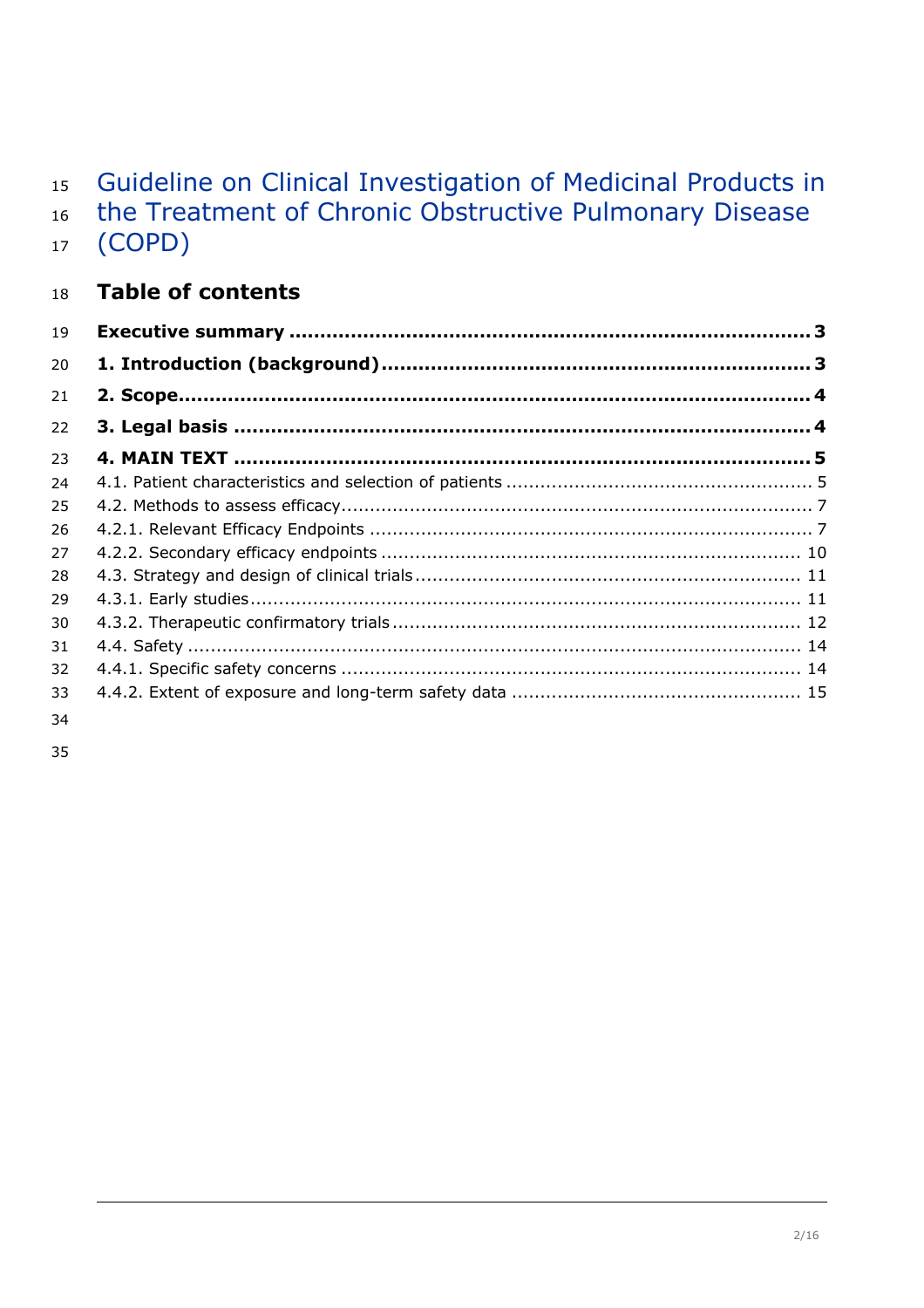## <span id="page-2-0"></span><sup>36</sup>**Executive summary**

37 38 39 40 41 This guideline is a revision of the *CPMP Points to Consider on Clinical Investigation of Medicinal Products in the Chronic Treatment of Patients with Chronic Obstructive Pulmonary Disease (COPD)' CPMP/EWP562/98*. It is intended to update the guidance with new scientific knowledge of the disease and to revise the requirements for the clinical investigation of medicinal products for the treatment of COPD.

## <sup>42</sup>**1. Introduction (background)**

43 44 45 46 47 48 Chronic obstructive pulmonary disease (COPD) is a preventable and treatable respiratory disorder, characterised by airflow limitation that is not fully reversible. The airflow limitation is usually progressive and is associated with an abnormal inflammatory response of the lungs to noxious particles or gases, primarily caused by cigarette smoking. Although COPD affects the lungs, it also produces significant systemic consequences (ATS/ERS).

49

50 51 52 53 54 55 56 57 58 COPD is a common condition with a high and continually increasing morbidity and mortality throughout the world. It results in an enormous economic and social burden both of which are increasing. It is estimated that approximately 8 percent of the population have COPD and approximately 10 percent of those over 40 years of age. However the true prevalence of the disease is likely to be higher than this due to under-diagnosis and diagnosis delayed until the disease becomes clinically apparent and is then moderately advanced. COPD is the fourth leading cause of death in Europe and is expected to rise to third by 2020. Worldwide, cigarette smoking is the most commonly encountered risk factor for COPD.

59

60 61 62 63 64 65 66 67 COPD is characterised by chronic inflammation associated with remodelling of the airway, lung parenchyma and pulmonary arteries, which in turn, give rise to the pathophysiological findings in COPD – mucous hypersecretion and cilliary dysfunction, airflow limitation and hyperinflation, gas exchange abnormalities, pulmonary hypertension and systemic effects. The chronic airflow limitation seen in COPD is caused by a mixture of small airway disease (obstructive bronchitis) and parenchymal destruction (emphysema), the relative contribution of each varies from person to person.

68 69 70 71 72 73 74 COPD is a heterogeneous disease in terms of its clinical presentation, disease severity and rate of disease progression. Some patients have few complaints but an extremely sedentary lifestyle; others describe chronic respiratory symptoms (e.g., dyspnoea on exertion and cough); some patients present with an acute exacerbation (e.g., wheezing, cough and dyspnoea). Intermittent exacerbations of COPD, which represent an exacerbation of the inflammatory response, can be caused by exposure to infection (viral, bacterial) or to environmental pollutants.

75 76 77 Weight loss, nutritional abnormalities, skeletal muscle dysfunction, cardiovascular effects, anaemia, systemic inflammation, mental dysfunction are well-recognised extrapulmonary effects of COPD.

78

79 80 COPD and its comorbidities cannot be cured and therefore must be treated on a chronic basis. Although much of the damage is irreversible at the time of clinical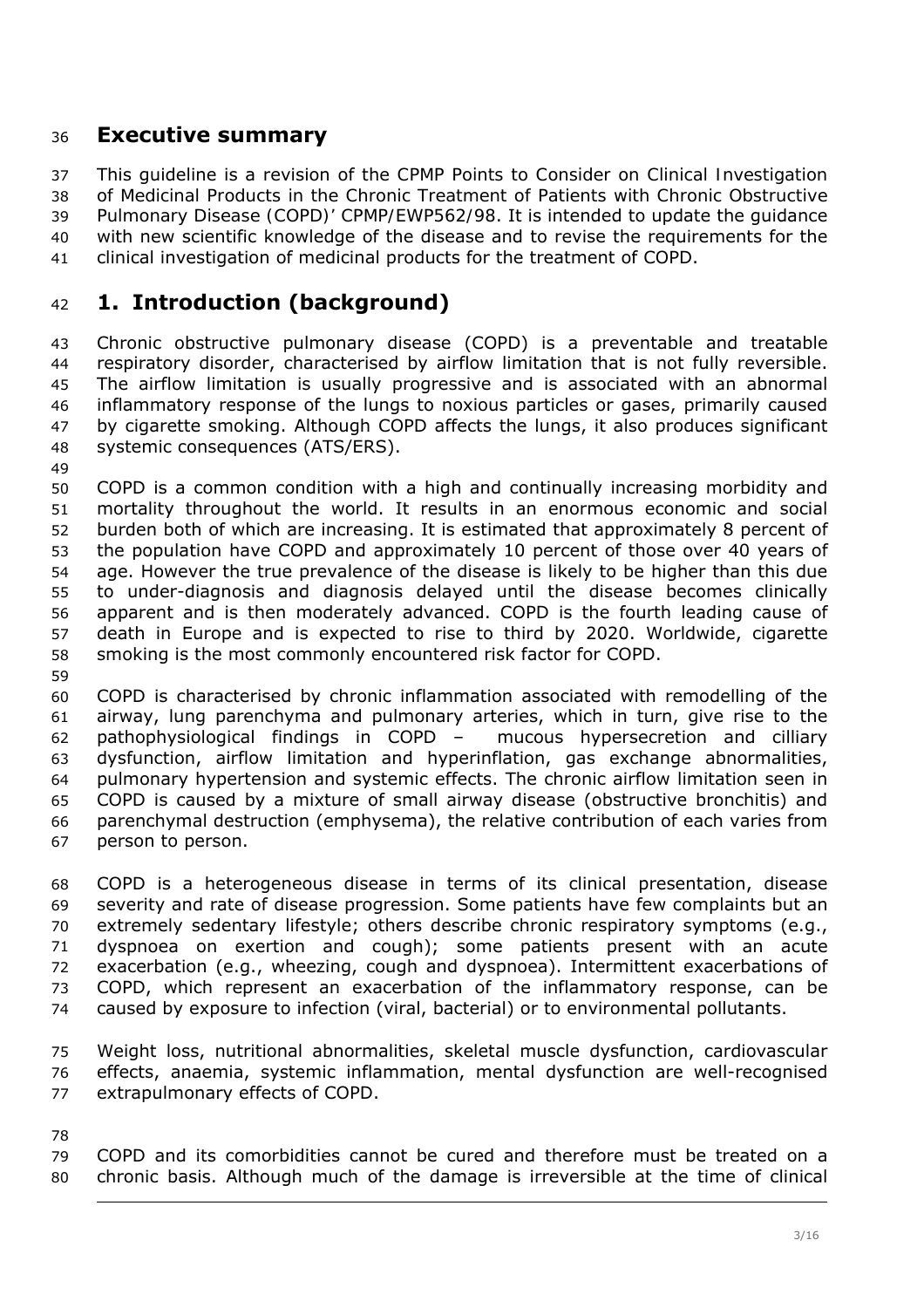<span id="page-3-0"></span>presentation, early diagnosis and appropriate management can prevent and improve symptoms (particularly dyspnoea), reduce the frequency and severity of exacerbations, improve health status, improve exercise capacity and prolong survival. At present no treatment is shown to modify the rate of decline in lung function. 81 82 83 84 85

87 88 89 90 91 92 93 94 95 96 97 Since the disease is usually progressive the step-down therapeutic approach used for asthma is not applicable for drugs which relieve symptoms in COPD. One of the most important aspects of management of COPD is the avoidance of and cessation of tobacco smoking. Pharmacological therapies and non-pharmacological therapies should be added in a stepwise fashion, depending on the severity of the disease and the clinical status of the patient. The mainstays of drug therapy for symptomatic relief in stable COPD are bronchodilators (primarily β2 agonists, anticholinergics and less often [theophylline](http://www.uptodate.com/online/content/topic.do?topicKey=drug_l_z/83119&drug=true)) and in more severe disease, inhaled [glucocorticoids](http://www.uptodate.com/online/content/topic.do?topicKey=ped_drug/145338&drug=true) used in combination with long-acting β2 agonists (LABA). Supplemental therapies, such as [oxygen](http://www.uptodate.com/online/content/topic.do?topicKey=drug_l_z/59794&drug=true), pulmonary rehabilitation and physiotherapy, nutrition and exercise also play an important role in the management of COPD.

98

86

# <sup>99</sup>**2. Scope**

100 101 102 103 104 105 This document is intended to provide guidance for the clinical evaluation of new medicinal products for the treatment of COPD, new products which may provide symptomatic relief through improvement of airway obstruction, which may modify or prevent exacerbations or which may modify the course of the disease or modify disease progression. However specifically, this guideline will focus on the maintenance treatment of COPD.

# <sup>106</sup>**3. Legal basis**

107 108 109 110 111 This guideline has to be read in conjunction with the introduction and general principles (4) and parts I and II of the Annex I to Directive 2001/83/EC as amended. Applicants should also refer to other relevant European and ICH guidelines (in their current version) on the conduct of clinical development, especially those on:

- 112 • Dose-Response Information to Support Drug Registration (ICH E4);
- 113 • Statistical Principles for Clinical Trials (ICH E9);
- 114 • Choice of Control Group in Clinical Trials (ICH E10);
- 115 116 • The Extent of Population Exposure to Assess Clinical Safety for Drugs (ICH E1A).
- 117 118 119 • Requirements for Clinical Documentation for Orally Inhaled Products for Use in the Treatment of Asthma and COPD (CPMP/EWP/4151/00 Rev1 and /48501/08).
- 120 121 • Guideline on the clinical development of medicinal products in the treatment of asthma (CHMP/EWP/2922/01 Rev1
- 122 123 • Guideline on Missing Data in Confirmatory Clinical Trials (CPMP/EWP/1776/99 Rev1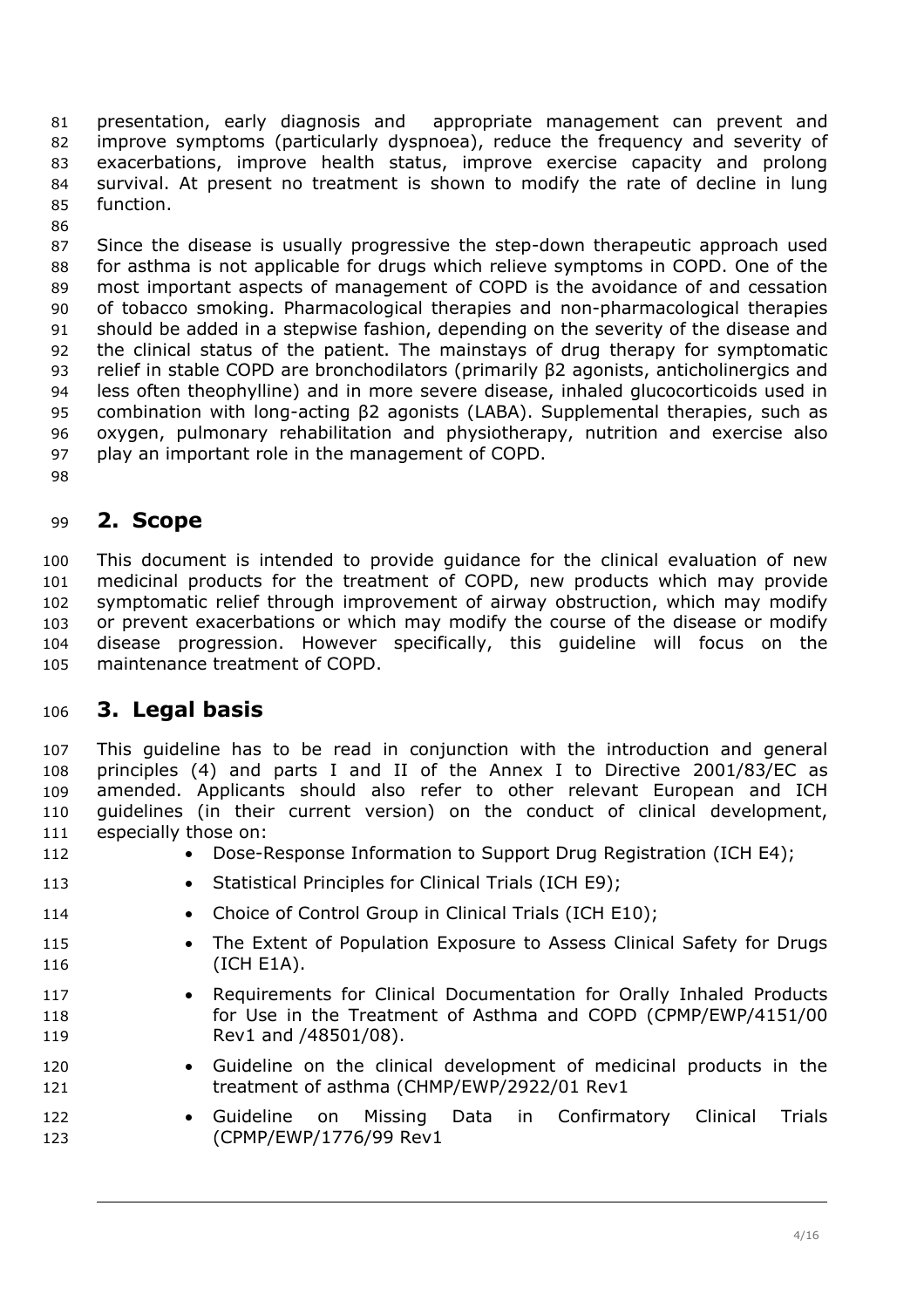- <span id="page-4-0"></span>• Note for Guidance on Studies in Support of Special Populations: Geriatrics (ICH Topic E 7) and the Questions and Answers (EMEA/CHMP/ICH/604661/2009). 124 125 126
- 127

128 129 130 This Guideline is intended to assist applicants during the clinical development of medicinal products. It is only guidance; any deviation from guidelines should be explained and discussed in the Clinical Overview.

131

# <sup>132</sup>**4. MAIN TEXT**

### 133 *4.1. Patient characteristics and selection of patients*

134 135 136 Diagnosis of COPD should be considered in any patient who has symptoms of cough, sputum production or dyspnoea or a history of exposure to risk factors for the disease, particularly tobacco smoking.

137 138 139 140 141 142 143 144 145 146 COPD is confirmed when a patient who has symptoms that are compatible with COPD (i.e. chronic cough, chronic sputum production, dyspnoea) is found to have airflow obstruction that is not fully reversible (i.e. post-bronchodilator forced expiratory volume in one second to forced vital capacity ratio (FEV1/FVC) less than 0.70 (according to GOLD initiative) or below the lower limit of normal in patients over 60 years of age (according to ERS/ATS and the BOLD group) and there is no alternative explanation for the symptoms and airflow obstruction. Alternatively, the FEV1 to FEV6 ratio below 0.73, or the LLN, can be used for diagnosis. Spirometry should be performed after the administration of an adequate dose of an inhaled bronchodilator in order to minimise variability.

- 147 Chest radiography helps in differential diagnosis.
- 148 149 The following key aspects should be considered when selecting the target population:
- 150 151 • Characterisation of population based on reversibility of chronic airflow limitation.

152 153 154 155 156 Generally, patients with other causes of chronic airflow limitation should be excluded from clinical studies in COPD. Such patients include those with asthma, cystic fibrosis, bronchiectasis, bronchiolitis obliterans and fibrosis due to tuberculosis or α1-antyripsin deficiency, such patients should not be recruited to, and should be excluded from, clinical studies in COPD whenever possible.

157 158 159 160 161 162 Up to 50% of patients with COPD have some degree of reversibility. In principle, patients with predominantly asthma should be excluded from clinical trials in COPD. Although this may affect external validity, it will allow for an assessment of a homogeneous population. However, if finally patients with different degrees of reversibility are enrolled, the consistency of the effect depending on the degree of reversibility should be shown.

163 • Disease severity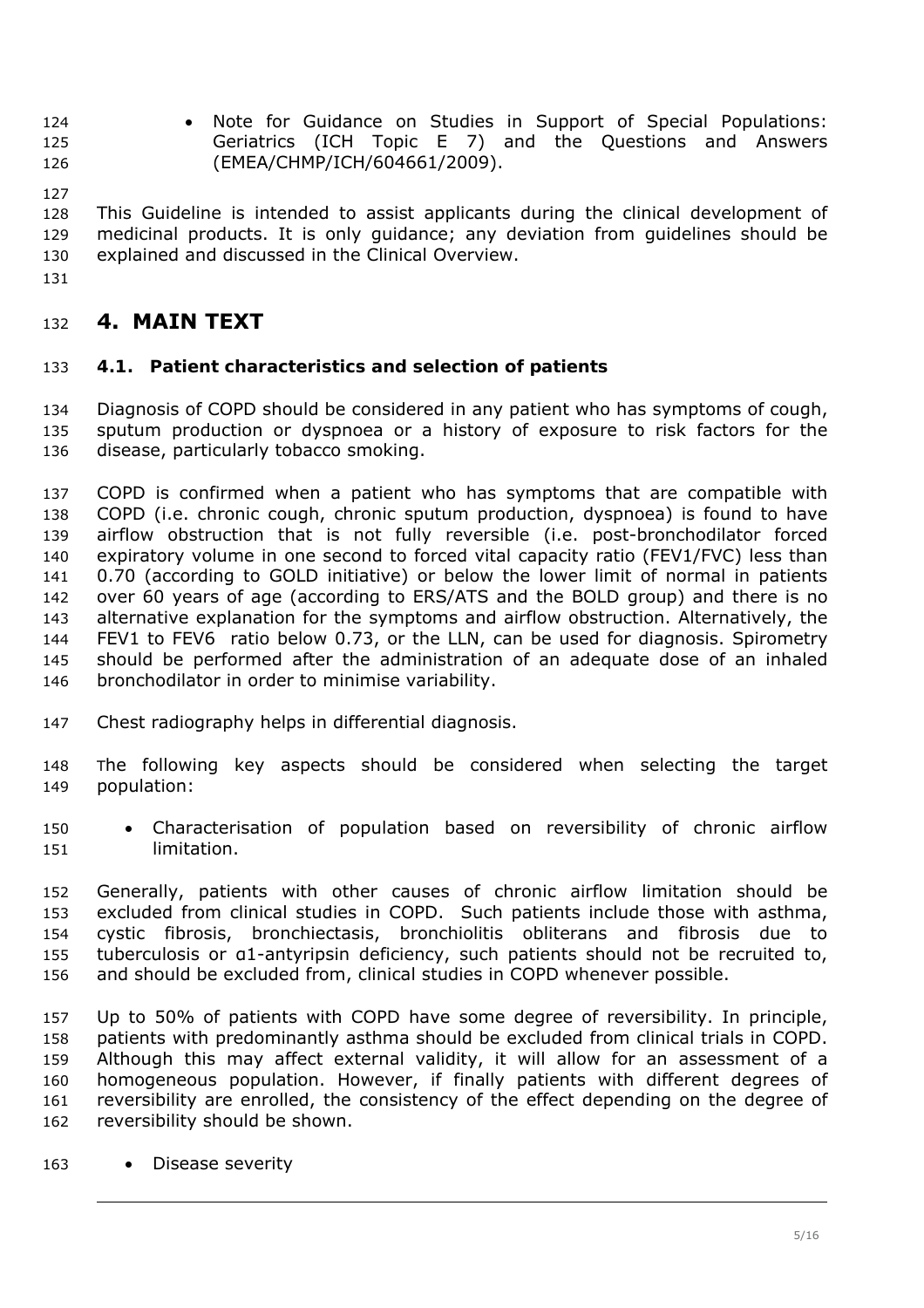The severity of the target COPD population should be defined a priori. Severity is classified on the basis of the post bronchodilator FEV1 value. The most widely accepted classification of the severity of COPD is according to The Global Initiative for Chronic Obstructive Lung Disease (GOLD). The GOLD classification is based on the degree of impairment of lung function and recognises four stages: Stage I: mild, Stage II: moderate, Stage III: severe, and Stage IV: very severe. 164 165 166 167 168 169

170

| Figure 1-2. Spirometric Classification of COPD<br>Severity Based on Post-Bronchodilator FEV <sub>1</sub> |                                                                                                                             |  |
|----------------------------------------------------------------------------------------------------------|-----------------------------------------------------------------------------------------------------------------------------|--|
| Stage I: Mild                                                                                            | FEV <sub>1</sub> /FVC < 0.70<br>$FEV_1 \ge 80\%$ predicted                                                                  |  |
| Stage II: Moderate                                                                                       | $FEV_1/FVC < 0.70$<br>$50\% \leq FEV_1 \leq 80\%$ predicted                                                                 |  |
| Stage III: Severe                                                                                        | $FEV_1/FVC < 0.70$<br>$30\% \leq FEV_1 \leq 50\%$ predicted                                                                 |  |
| Stage IV: Very Severe                                                                                    | FEV <sub>1</sub> /FVC < 0.70<br>$FEV_1 < 30\%$ predicted or $FEV_1 < 50\%$<br>predicted plus chronic respiratory<br>failure |  |

FEV<sub>1</sub>: forced expiratory volume in one second; FVC: forced vital capacity; respiratory failure: arterial partial pressure of oxygen (PaO<sub>2</sub>) less than 8.0 kPa (60 mm Hg) with or without arterial partial pressure of CO<sub>2</sub> (PaCO<sub>2</sub>) greater than 6.7 kPa

171 (50 mm Hg) while breathing air at sea level.

172 173 **Global strategy for the diagnosis, management, and prevention of chronic obstructive pulmonary disease: Updated 2009** 

174

175 176 177 178 179 180 181 According to this classification patients with post bronchodilator FEV1/FVC ratio reduced but with normal FEV1, i.e. ≥80% predicted, have mild COPD. These patients are routinely treated with short-acting bronchodilators on demand, plus a recommendation for smoking cessation and are not normally included in clinical studies aimed to assess the symptomatic and functional effect of new therapies. Therefore, clinical studies of medicinal products for the maintenance treatment of COPD should typically include patients with moderate to very severe disease.

182

183 184 185 186 187 188 189 190 191 192 Patient and disease characteristics at baseline (i.e., demographic data, including age, sex, body mass index, pre- and post-bronchodilator FEV1, disease reversibility, dyspnoea scale, duration of the disease, frequency, duration, severity and management of acute exacerbations in the last year prior to study inclusion, previous and concomitant therapies, and concomitant diseases including those specifically related to COPD such as weight loss and peripheral muscle wasting and dysfunction) should be well documented. If the study includes a measure of exercise capacity in the efficacy assessment, the documentation of baseline exercise capacity is mandatory.

193 194 195 196 197 198 Special attention should be paid to the current or past history of tobacco smoking (i.e.  $≥$  X pack years). In efficacy studies formal stratification of patients according to smoking status (non-smokers, current smokers, ex-smokers) should be carried out prior to randomisation. Smoking cessation programmes and nicotine replacement therapy offered to smokers as aids to smoking cessation prior to randomisation should be carefully documented, as they may be confounding factors during the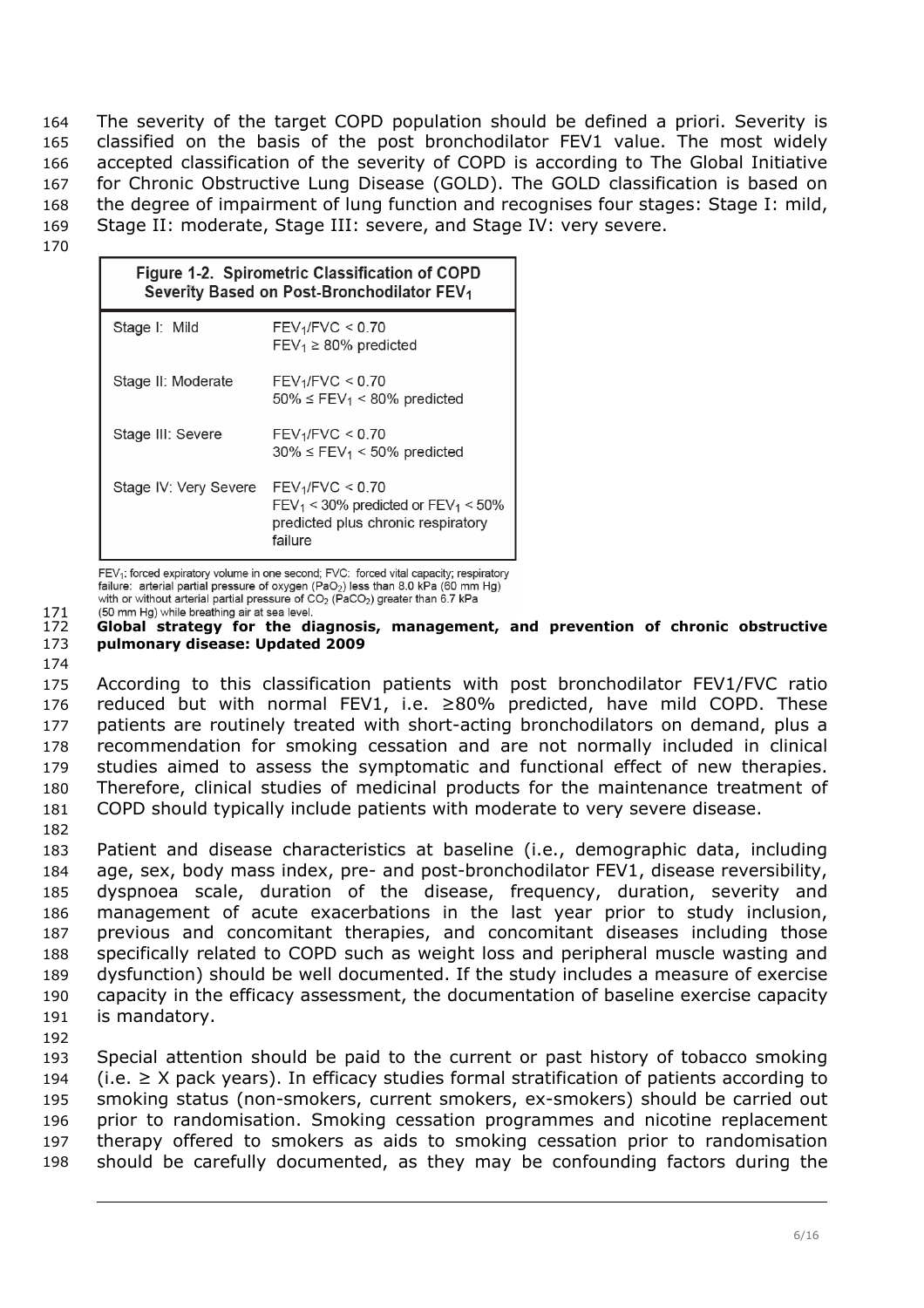- <span id="page-6-0"></span>study. The possibility of pharmacokinetic interactions between the proposed new product and any replacement therapies should be investigated. 199 200
- 201
- 202 203 204 The possible influence of other non-pharmaceutical management on pharmaceutical intervention , e.g., surgical treatment, oxygen, physiotherapy, exercise, etc, should be investigated.
- 205
- 206 207 Medications that are permitted during the trials, including rescue medication, should be pre-specified in the protocol and justified.
- 208 209 210 211 Definition of exacerbation and severity (of the exacerbation) need to be standardised to allow comparisons between different interventions in different settings (See also Section 4.3).
- 212
- 213 214 215 216 217 218 Relevant identified sub-populations should be limited, justified and defined a priori in the study protocol. The following examples could be considered: e.g. according to the severity, phenotype (i.e. chronic bronchitis versus emphysema), to the frequency of exacerbations (i.e. >2-3/year), degree of dyspnoea (e.g. MRC≥2), requirement for oxygen therapy, exercise capacity, BMI (e.g. <21) and/or smoking status.
- 219

## 220 *4.2. Methods to assess efficacy*

- 221 222 223 224 Different types of drugs may be developed for COPD based on whether the drug is intended for one or more of the following- improve airflow obstruction, provide symptom relief, modify or prevent exacerbations, alter the disease progression, or modify lung structure.
- 225

228

- 226 227 The selection of endpoints will depend on the objective(s) of the clinical programme/clinical study.
- 229 230 231 232 233 Efficacy should be demonstrated in two endpoints (co-primary). Lung function measurements combined with instruments that encompass symptomatic-based endpoints (e.g. in moderate/severe COPD –exacerbations, Saint George's Respiratory Questionnaire, symptoms, etc) are recommended for the demonstration of efficacy.
- 234 **4.2.1. Relevant Efficacy Endpoints**

### 235 **Lung function:**

- 236 237 238 239 Changes in spirometric parameters should be measured as a relevant part of the overall effect of any new therapy in the treatment of patients with COPD. Spirometry should be undertaken by trained physicians according to standardised methods.
- 240 241 242 243 FEV1 is the most extensively used parameter for adopting treatment strategies in COPD. FEV1 has the advantage of being the most repeatable lung function parameter and one that measures changes in both obstructive and restrictive types of lung disease.
- 244 245 If FEV1 is the primary endpoint, the pre-bronchodilator FEV1 is the preferred measure.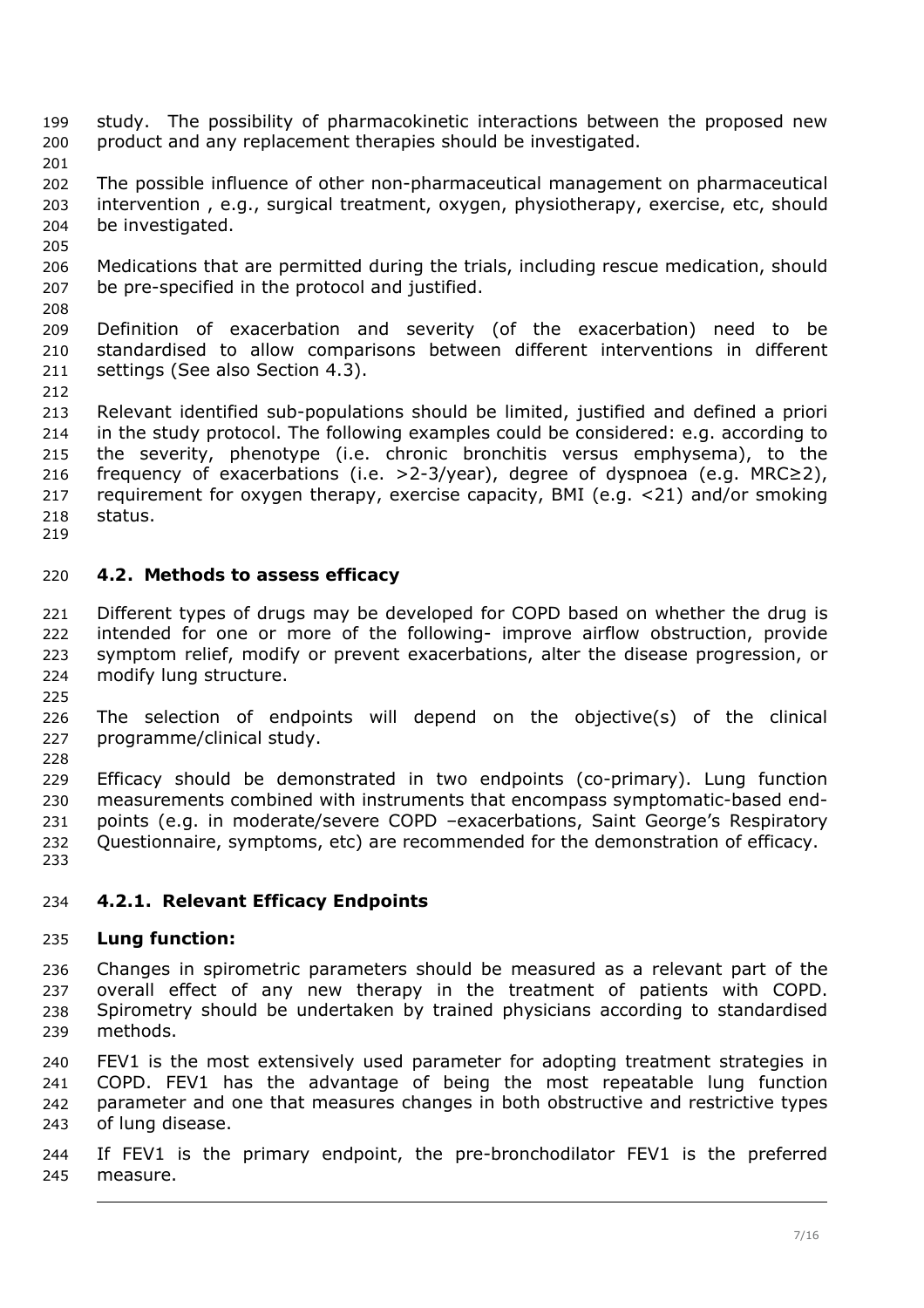However it is recommended that FEV1 is measured both pre- and postbronchodilator, both at baseline and at repeated visits during each study treatment period. For a bronchodilator serial post-dose FEV1 measurements should be carried out to characterise the time profile curve that will help in the estimation of time to effect and duration of effect, particularly in phase II studies. The maintenance of the effect over time for any drug with an effect on lung function should also be assessed. 246 247 248 249 250 251 252

253 254 255 256 257 258 259 To date no treatment has been shown to modify the long-term decline in lung function. A possible effect of any treatment in the prevention of disease progression may be assessed by means of serial measurements of FEV1 over time, comparing the difference in the decline in FEV1 as measured by the slope of the FEV1 curve between treatment groups. Because of the variability shown in longitudinal studies, confident assessment of the rate of decline in an individual patient requires a sufficient period of time, of at least several years.

261 262 263 264 265 Other measures of lung function which should also be recorded to characterise the effect of a new active substance include inspiratory capacity, FRC, RV/TLC, vital capacity, DLCO. These measures of pulmonary function may correlate better with improvements in symptoms and exercise tolerance than does FEV1 and should be considered as possibly appropriate alternatives.

267 268 269 270 271 272 273 A central quality assurance system is highly encouraged. The classification of lung function values as "valid" or "invalid" should be pre-specified and scientifically justified in the protocol according to acceptable standards. It should be stated explicitly how this approach will be used to assign patients to the intention-to-treat and per protocol populations. A description of the quality achieved during spirometric testing should be provided in the study report by means of generally accepted parameters.

274 275

260

266

#### 276 277 **Exacerbations:**

278 279 280 281 282 283 The proposed definition of an exacerbation of COPD is a change in the patient's baseline dyspnoea, cough, and/or sputum that is beyond normal day-to-day variations, is acute in onset and may warrant a change in regular medication (GOLD 2009). Although criteria for medical interventions might be subjected to local differences, the following classification of exacerbations is recommended for stable COPD patients:

- 285 286 Mild: exacerbations described as an increase in respiratory symptoms that can be controlled by the patient with an increase in usual medication;
- 287 288 - Moderate: exacerbations that requires treatment with systemic steroids and/or antibiotics;
- 289 290

294

284

Severe: exacerbations that require hospitalisation or result in death.

291 292 293 The rate of moderate to severe exacerbations is a clinically relevant endpoint owing to the associated morbidity and mortality, and the usually significantly increased health-care requirement.

295 296 297 The frequency and/or severity of exacerbations are important outcome measures that should be considered in clinical studies in COPD. Such measures can include reduction in the severity of exacerbations or reduction in the frequency of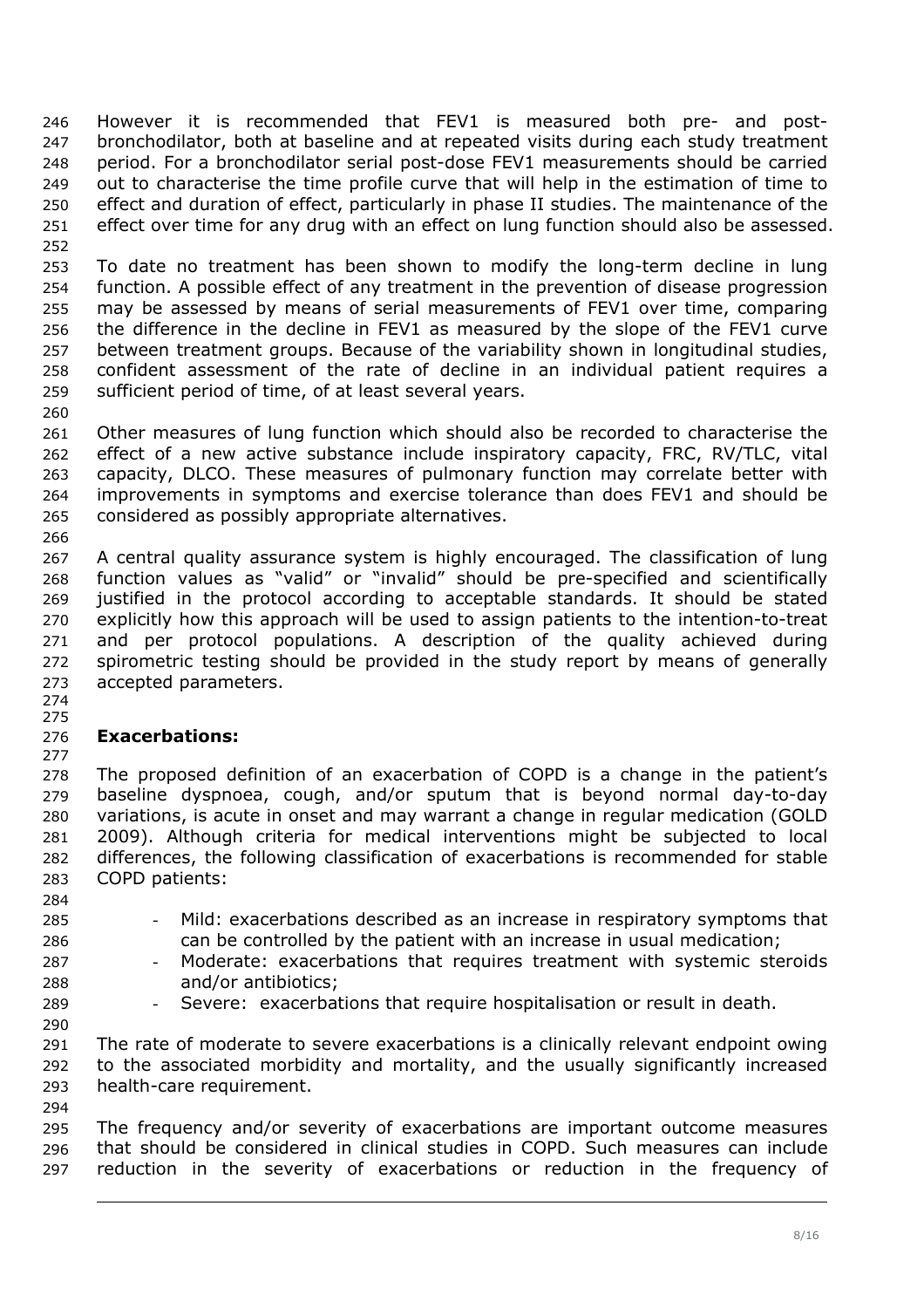exacerbations. If one of these measures is chosen as the primary efficacy endpoint, the other also should be assessed to ensure that improvement in one endpoint does not result in a worsening on the other. 298 299 300

302 303 304 305 An evaluation of the frequency of exacerbations should normally be made over a period of at least one year due to seasonal variation in exacerbation rates. In any case, the timing of the study treatment may prove important (e.g. capturing the winter cold season in the majority of patients).

306 307 308 There should be an established minimum time interval between exacerbations to consider them as different episodes. Evaluation by an external adjudication committee is encouraged.

309

301

#### 310 311 **Patients' and investigators' reported outcomes**:

312 313 314 315 316 317 The development of COPD may affect several aspects of a patient's health manifest by symptoms and physical limitations, and ultimately affecting general well-being and health perception. Disease-specific questionnaires, dyspnoea and symptom scales are considered relevant outcomes for the characterisation of response to treatment.

- 318 *Health status and Health Related Quality of Life (HRQoL)*
- 319

320 321 322 323 324 325 326 327 The impact of disease on a patient's daily life, activity and well-being should be assessed at regular intervals. There is a wide range of questionnaires available. Disease-specific questionnaires (e.g. the Chronic Respiratory Questionnaire (CRQ) and the St George's Respiratory Questionnaire (SGRQ)) cover different health related domains. Disease-specific instruments tend to be more sensitive to changes and therefore better suited to measure treatment effects in COPD than generic instruments.

- 328 *Dyspnoea*
- 329

330 331 332 333 334 335 336 337 Instruments used to measure dyspnoea should rely on patient-reported outcomes and be multidimensional whenever possible. Dyspnoea can be measured using clinical ratings based on activities of daily living and ratings during an exercise task. The Baseline and Transition Dyspnoea Indexes (BDI and TDI, respectively) and the dyspnoea component of the CRQ are examples of clinical ratings extensively used in randomised controlled trials. The BDI/TDI is a validated instrument developed to measure the impact of dyspnea on three domains – functional impairment, magnitude of task and magnitude of effort.

338 339 340 Alternatively; there are two common methods for patients with COPD to rate their dyspnoea during an exercise test such as cycle ergometry or treadmill walking: 0-10 category ratio (CR10) scale and VAS, CR10 is preferred.

- 341
- 342 *COPD symptom scales*

343

344 345 346 347 348 349 350 According to widely accepted COPD treatment guidelines, (ERS, ATS, GOLD) the three cardinal symptoms of COPD are dyspnoea, sputum production and cough. The symptoms can be evaluated over the course of the clinical study by use of patient diaries. Improvements in these symptoms are to be expected with most drugs, but the magnitude of improvement is difficult to estimate and a clinically relevant standard for improvement has not yet been established. This needs to be discussed on a case by case basis.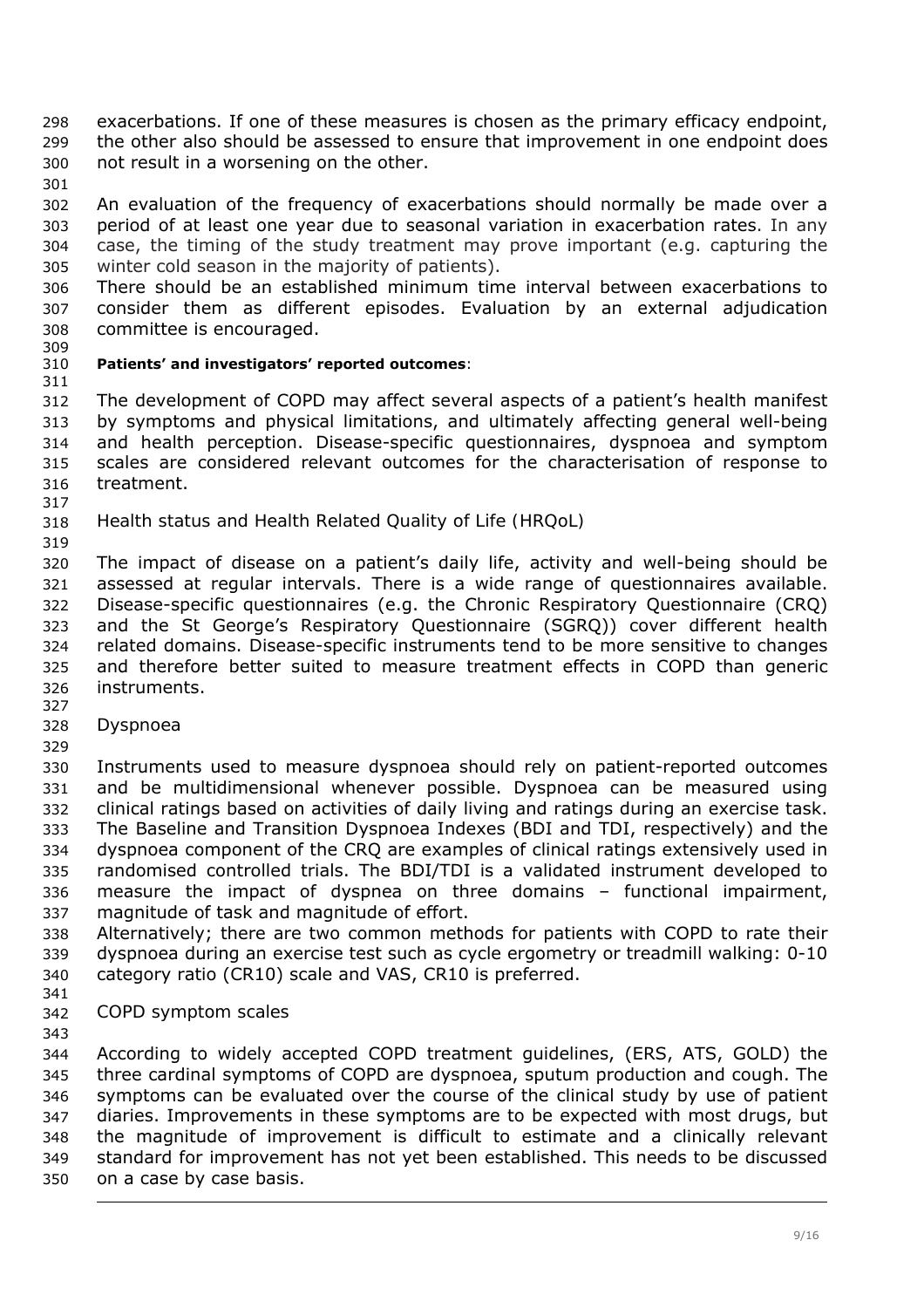<span id="page-9-0"></span>Symptoms to be recorded should include – night-time symptoms, night-time awakening, daytime symptoms, cough, wheezing, dyspnoea, sputum production …. 351 352 353 354 Rescue medication – the use of rescue medication is considered a relevant endpoint to assess effect on symptoms.

355

#### 356 357 *Patient's questionnaires or diary cards*

358 359 360 Questionnaires or diary cards should be provided, one for the patient to capture the unreported exacerbations (mild exacerbations) and another for the investigator to collect the reported (moderate-severe) exacerbations.

361

## 362 **4.2.2. Secondary efficacy endpoints**

363

364 365 366 367 368 369 Depending on the mechanism of action of the drug under evaluation, a complete characterisation of the effect of any therapy in COPD would require the inclusion of a number of different variables belonging to those domains expected to be affected by the study drug. This is justified as most treatments will produce benefits in more than one area.

370 371 372 373 374 375 **Exercise capacity:** In patients with COPD exercise testing is useful in the clinical setting to assess the degree of impairment, prognosis and the effects of interventions. Several methods for evaluating exercise capacity have been developed. The six-minute walking distance (6-MWD) is a relatively simple test that has been used extensively in studies to evaluate possible benefits of pharmacological intervention.

376 377 378 379 More standardised tests have patients walking at a specific speed on the treadmill or performing cycle ergometry. Exercise duration, power output and peak oxygen consumption are also standardized measures of exercise capacity.

380 381 382 383 384 **General health related questionnaires:** General questionnaires (e.g. SF-36) and questionnaires with a narrower perspective such as the activity of daily living questionnaires (Nottingham Extended Activity of Daily Living or London EADL) or the functional status questionnaires) can also provide relevant information, focusing on the number of activities that a patient can perform.

385 386 Other HR questionnaires, specific or generic, can be utilised if sufficiently validated and extensively used.

388 389 390 391 392 393 394 395 396 **Imaging:** CT imaging can accurately characterise lung parenchyma changes and facilitate quantitative assessment. Although in clinical practice plain radiography still has an important role in the evaluation of COPD, CT densitometric evaluation, might have a role in the assessment of the progression of emphysema and the evaluation of airway wall thickening. However CT imaging is not yet appropriate for use in clinical studies as currently it is not fully validated. Other important considerations relate to the total exposure to irradiation. To explore the possible role that CT imaging might have in clinical studies in COPD, its inclusion as a secondary endpoint could be considered.

397 398 399 If changes in lung structure are assessed, it should be demonstrated that the observed changes in lung tissue are functional and that the treatment provides clinically meaningful benefit to patients

400

387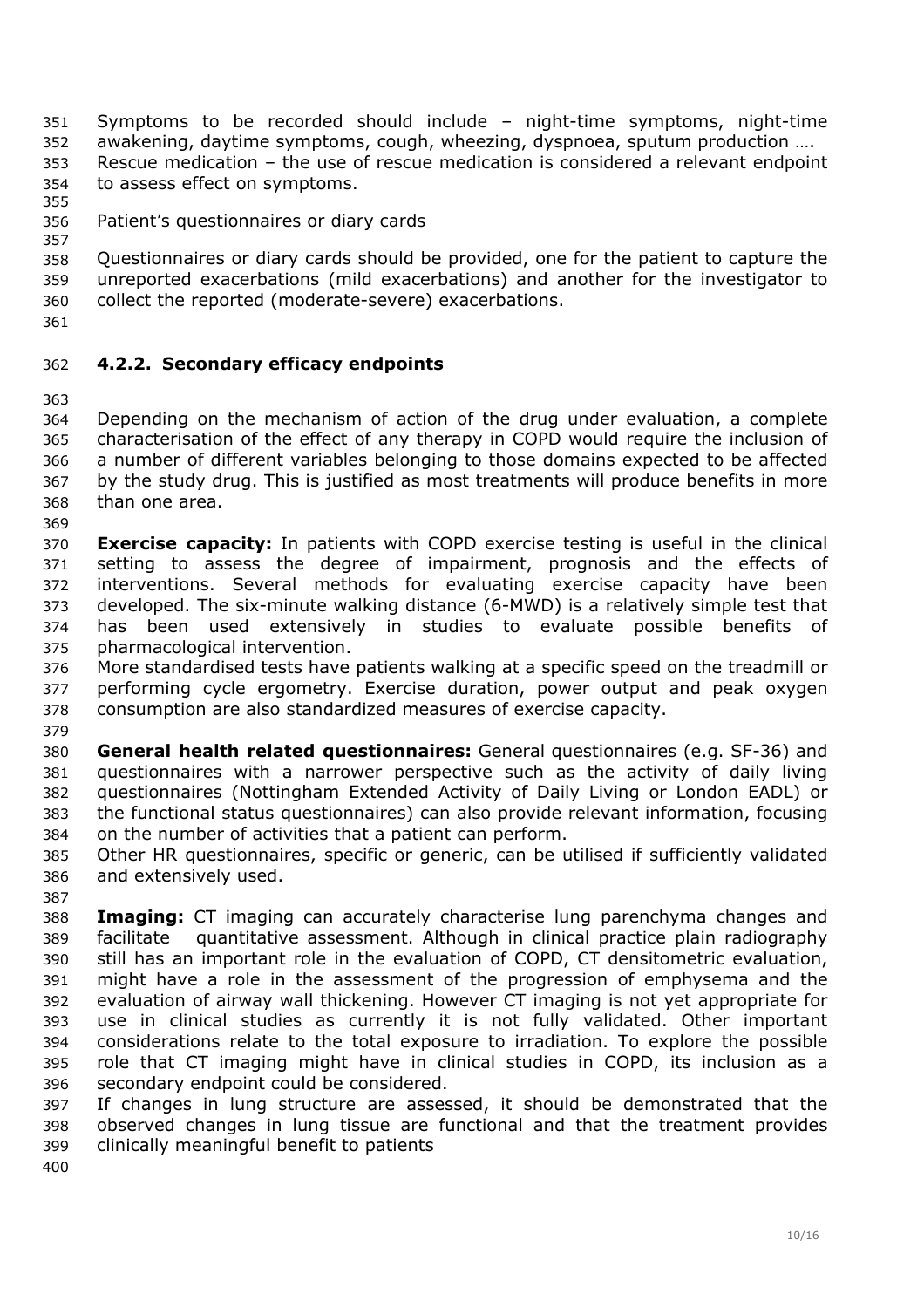<span id="page-10-0"></span>**Composite scores**. Changes in the BODE-Index might also be of interest. It is a composite index based on body mass index, airflow obstruction as measured by FEV1, dyspnoea assessed by the MRC dyspnoea scale, and exercise capacity measured by the 6-minute walk test. 401 402 403 404

405

### 406 *4.3. Strategy and design of clinical trials*

### 407 **4.3.1. Early studies**

408 409 When a new chemical entity is being developed, full pharmacokinetic/pharmacodynamic documentation is required.

410

412

411 *Pharmacodynamic studies* 

413 414 415 416 417 418 Initial human studies should provide preliminary safety data and an estimation of the dose range to be tested in therapeutic studies. The mechanism of action and resulting relevant pharmacodynamic endpoints should be investigated and discussed, i.e. if FEV1 is a suitable endpoint for the clinical studies, it seems logical to use this as a pharmacodynamic endpoint in PK/PD studies.

419 420 *Pharmacokinetic studies* 

421 422 423 The pharmacokinetics of the product should be described and absorption, bioavailability, distribution, metabolism and elimination characterised.

424 425 426 For orally inhaled drugs, the extent of systemic absorption due to pulmonary absorption and gastrointestinal absorption should be distinguished (e.g. using an active charcoal blockade).

427 428 429 430 431 432 433 434 435 436 437 Pressurised and non-pressurised metered dose inhalers, dry powder inhalers and nebulisers have different flow-dependent pulmonary deposition patterns, and pulmonary deposition of drug following inhalation from these inhalation device(s) may also be dependent on the severity of the disease / inhalation capacity of the patient (e.g. dry powder inhalers) and/or the patient's ability to co-ordinate actuation of the inhalation device with inspiration of breath (pressurised metered dose inhalers). Consequently, variability in performance should be investigated by pharmacokinetic studies, possibly supported through scintigraphic lung deposition studies, in order to select the patient population able to use the device appropriately or select the dose for each patient group to achieve the required pulmonary deposition.

438

439 440 441 The use of spacing devices to improve a patient's ability to co-ordinate actuation of the device with inspiration of breath should be supported by appropriate in vitro data, pulmonary deposition data and/or clinical data.

442 443

444

*Dose finding studies* 

445 446 447 448 Specific dose response studies should be performed. Extrapolation from previous dose finding studies in related diseases such as asthma may only be of limited value as there is no certainty that both asthma and COPD would respond in a similar way to the same dose.

449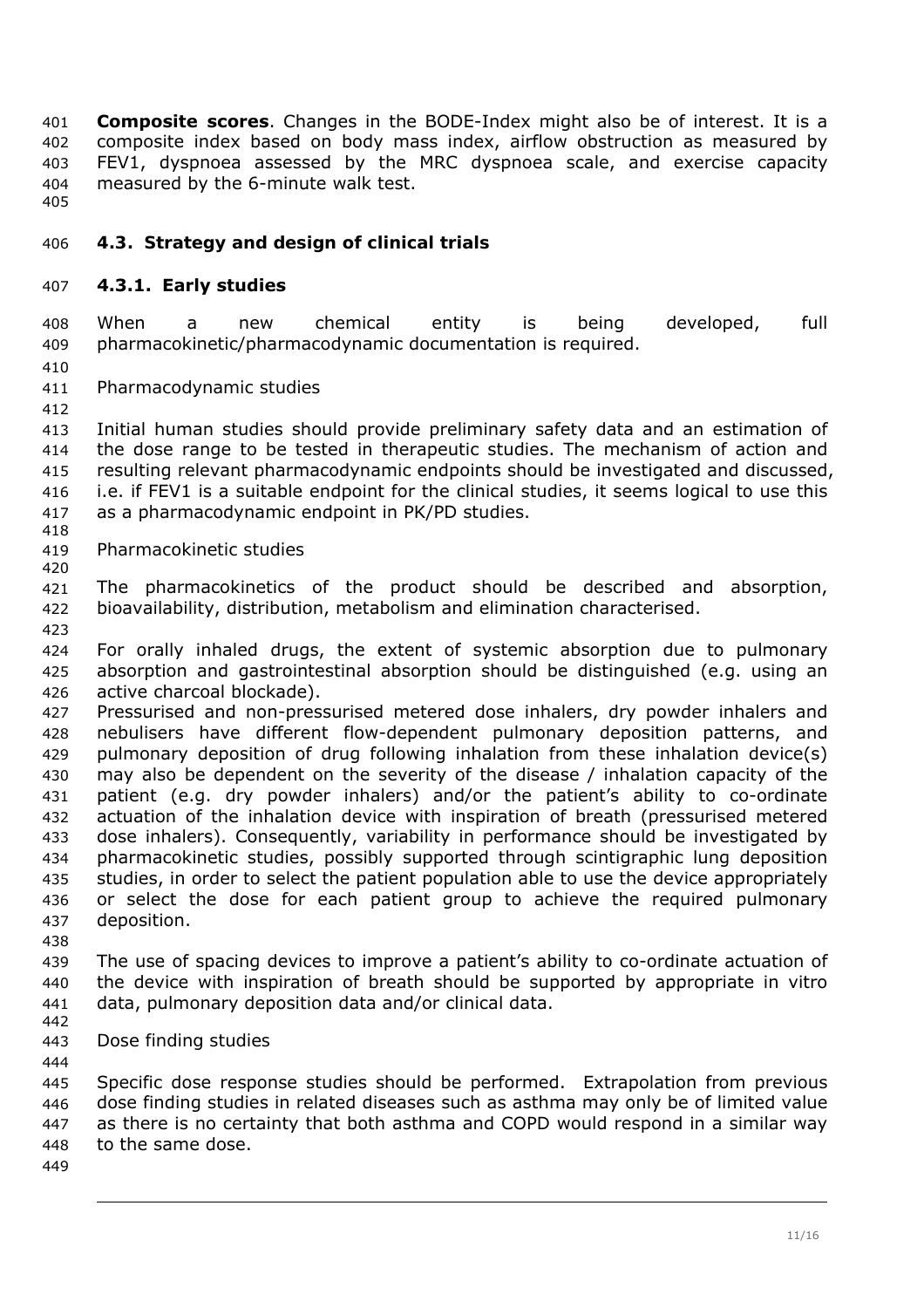<span id="page-11-0"></span>The choice of the population will depend mainly on the mechanism of action of the products and on the intended target population. 450 451

452

457

453 454 455 456 The dose-related benefit and adverse effects should be characterised in double blind, randomised studies. The aim of dose-response studies is to define the most effective dose and dosing schedule for confirmatory studies. The study design will depend on the pharmacology of the test product.

458 459 460 461 462 463 Double blind, randomised, parallel group, placebo controlled studies are required. The effect on lung function and patient reported outcomes such as symptoms and health status are appropriate measures for exploratory studies. The use of exhaled biomarkers in exploratory studies may be considered, but as their role in COPD remains to be clarified and clinical experience is limited, their use should be justified through the literature

464

465 466 467 468 469 Studies of short duration, the duration variable depending on the mechanism of action of the drug, may be sufficient (e.g. 8-12 weeks for bronchodilators). A longer duration of study may be needed if an anti-inflammatory effect and/or an effect on exacerbations is being explored.

### 470 **4.3.2. Therapeutic confirmatory trials**

471 472 473 474 The selection of patients for confirmatory studies will depend on the type of drug and its intended place in the treatment of COPD. Patients should always be treated in line with international clinical management recommendations.

#### 475 **Choice of comparator:**

476

477 478 479 480 481 482 483 Selecting an appropriate comparator is difficult as several modes of action and combinations of treatment are possible in the management and treatment of COPD. The most useful comparator is a placebo and/or an active comparator, depending on the type of drug and its place in the therapeutic armamentarium. The use of placebo might raise ethical issues especially in moderate to severe patients unless this is added to the best standard of care. In all cases, adequate rescue measures must be implemented.

484

485 486 487 488 489 490 491 492 493 494 495 496 Conventional pharmacological treatment of COPD depends on the severity of the disease. In patients with mild COPD an as-required approach is usually sufficient. Chronic treatment of COPD with bronchodilators as monotherapy is usually restricted to symptomatic patients with moderate disease, since the combination of bronchodilators has shown a good benefit/risk balance. The addition of regular treatment with inhaled corticosteroids (ICS) to bronchodilator treatment is appropriate for symptomatic patients with a FEV1 < 50% predicted (Stage III and IV COPD) and repeated exacerbations who have significant symptoms despite regular therapy with long-acting bronchodilators. Ultimately, the choice of comparator will depend on the degree of COPD severity and the type of study design (i.e.: substitution of standard therapy, add-on therapy, combination therapy, second line therapy in patients intolerant to established therapies).

497

499

#### 498 **Choice of minimal important difference:**

500 Although some learned societies have proposed different definitions of minimal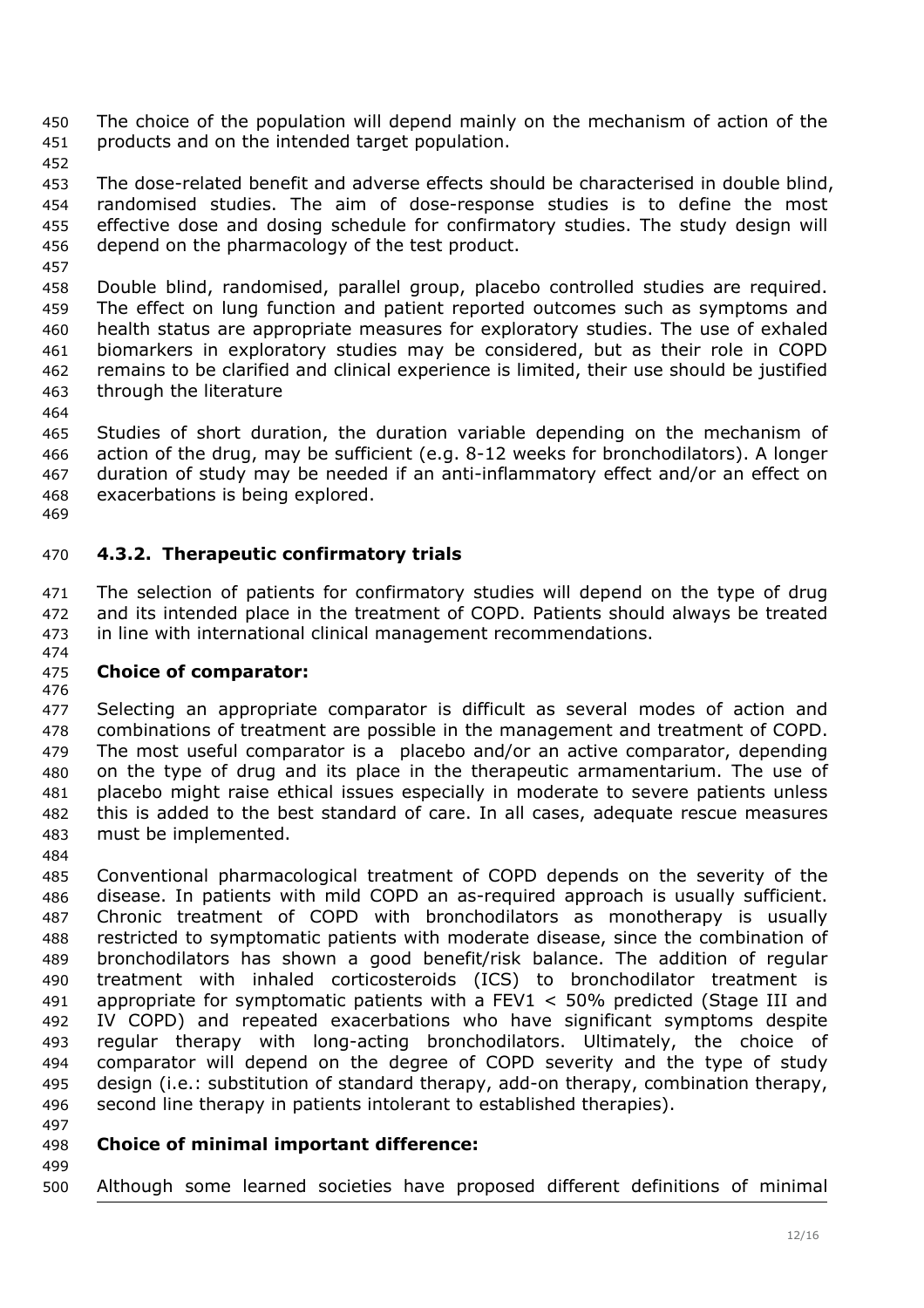important differences, there is no general agreement on the degree of change in lung function or decrease in exacerbations considered to be clinically relevant. Minimal clinically important difference may be helpful to estimate the sample size for a specific trial, but its role for considering the clinical trial results as 'compelling' exclusively based on a pre-specified magnitude of that outcome is considered controversial. A detailed justification of the potential clinical relevance of these limits in the light of the scientific literature available at the time of submission together with the obtained results of other outcomes with the characteristics of the included population will need to be considered. 501 502 503 504 505 506 507 508 509

510 511

### 512 **Blinding/Masking:**

513 514 515 516 517 518 519 520 521 522 Double blinding is preferred whenever possible. When masking is not feasible (e.g. some inhalers are difficult to blind), a three-arm study comparing the new drug with placebo (blinded comparison), and the inclusion of an active comparator (unblinded comparison) as a control group would be preferred. Efforts should be made to ensure that the personnel involved in the performance of efficacy tests and the collection of efficacy data (i.e. spirometry measurements, collection of data on exacerbations, quality of life measures, etc.) are not aware of treatment allocation. In all cases it is recommended that the assessment of the main efficacy and safety outcomes is carried out blind by an independent adjudicating committee.

#### 524 **Study design:**

525 526 527 528 529 530 531 The benefit on lung function alone is considered of lesser clinical importance to patients themselves; therefore, lung function measurements are insufficient as the only primary endpoint in confirmatory studies unless combined with instruments that encompass symptomatic-based end-points (e.g. in moderate/severe COPD – exacerbations, Saint George's Respiratory Questionnaire, symptoms, etc). Efficacy in both endpoints (co-primary endpoints) should be demonstrated so that no multiplicity adjustment to significant levels would be indicated.

532

523

#### 533 534 535 **New drugs intended to replace well known and well accepted therapies – bronchodilators or inhaled glucocorticosteroids**

536 537 538 539 540 541 542 543 544 All patients entered into clinical studies should receive adequate background/maintenance therapy according to the severity of their disease. The appropriate study design would be either a three-arm study where patients receive the new drug (the test product) in one arm, an established comparator in the second arm and placebo in the third (preferred option), or a two-arm study comparing the new drug with the established active comparator. The three-arm study would aim to demonstrate that the test product is superior to placebo and at least non-inferior to the active comparator; the two-arm study would aim to demonstrate that the test product is at least non-inferior to the active comparator.

545

546 547 548 549 If only a comparison with placebo is available, the effect of the new drug must demonstrate clear statistically significant and clinically significant benefit over placebo and the safety profile must be carefully examined and described to ensure that the benefit/risk ratio is acceptable.

#### 551 **Add-on therapy:**

552

550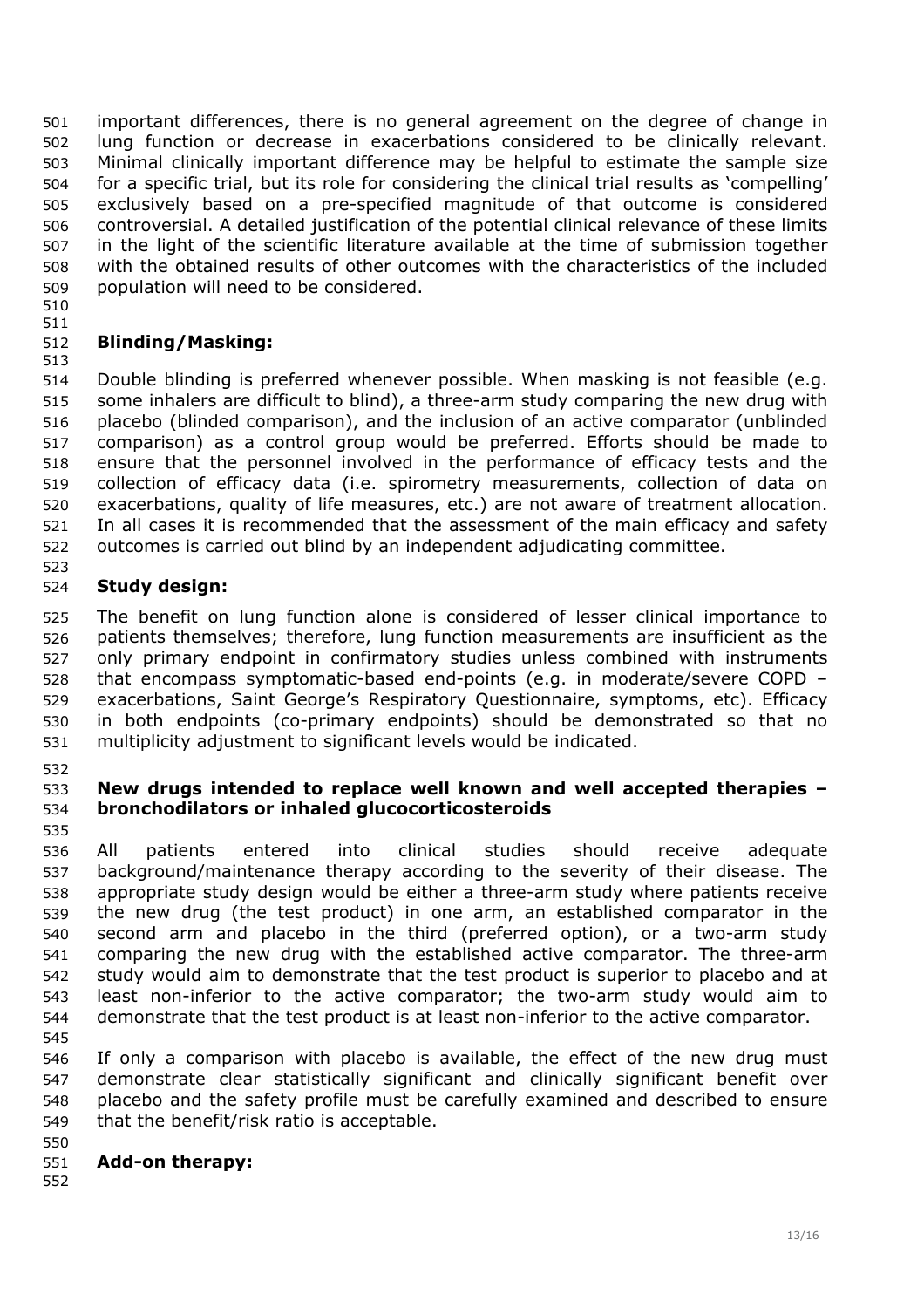<span id="page-13-0"></span>Most patients with moderate to severe COPD are treated with bronchodilators alone or bronchodilators plus ICSs. For drugs to be used as add-on therapy, a placebo comparison is acceptable, providing that all patients receive optimised background therapy (i.e. LABA in moderate disease or LABA plus ICSs in severe disease). 553 554 555 556

#### 558 559 **Substitution therapy in patients intolerant of or unable to receive standard therapies:**

560 561 562 563 564 565 566 567 If the new drug is intended for use in those patients intolerant of standard treatment, a placebo controlled study is acceptable, providing that all patients receive adequate background therapy according to the severity of their disease (e.g. a new anti-inflammatory drug plus bronchodilator versus placebo plus bronchodilator in cases of intolerance to previously used ICS in patients with severe COPD).

#### 568 **Concomitant therapy:**

569 570 571 572 573 574 The use of all concomitant therapies should be accurately recorded and balanced among treatment groups. A run-in period to standardise concomitant medications is recommended. The use of rescue medication (short-acting bronchodilators) should be standardised wherever possible to minimise confounding of the results, and should be recorded carefully and should be analysed.

#### 575 **Study duration:**

576 577 578 579 580 COPD is a chronic disease and symptomatic benefit is expected to be maintained in the long term. Therefore, although efficacy may be demonstrated in 12-24 weeks in controlled clinical studies, maintenance of the effect in longer extension studies (e.g. 1 year studies) should be assessed.

582 583 In addition, data following cessation of therapy should be provided (e.g. randomised withdrawal of test product versus placebo).

584

581

557

585 586 587 588 Studies to demonstrate the effect of the new drug on prevention of disease progression, potential disease modification, etc should be parallel group, controlled studies of sufficient very long duration. It is acknowledged that such a long duration of a placebo controlled trial may raise feasibility and ethical concerns.

### 589

#### 590 **Handling of withdrawals:**

591 592 593 594 Handling of missing data should be in line with the Guideline on Missing data in Confirmatory Clinical Trials (CPMP/EWP/1776/99 Rev1). Additional statistical methods should be implemented to take into account the potential over dispersion due to the variability in exacerbation rates between subjects*.* 

### 595 *4.4. Safety*

### 596 **4.4.1. Specific safety concerns**

597 598 599 600 601 602 In COPD reduction of therapy once symptom control has been achieved is not normally possible. Moreover, continuing deterioration of lung function usually requires the progressive introduction of more treatments to limit the impact of these changes. Therefore a complete safety evaluation of any treatment for COPD requires focus on the occurrence of events of interest for either each individual component or known to occur with the particular combination of active drugs, as the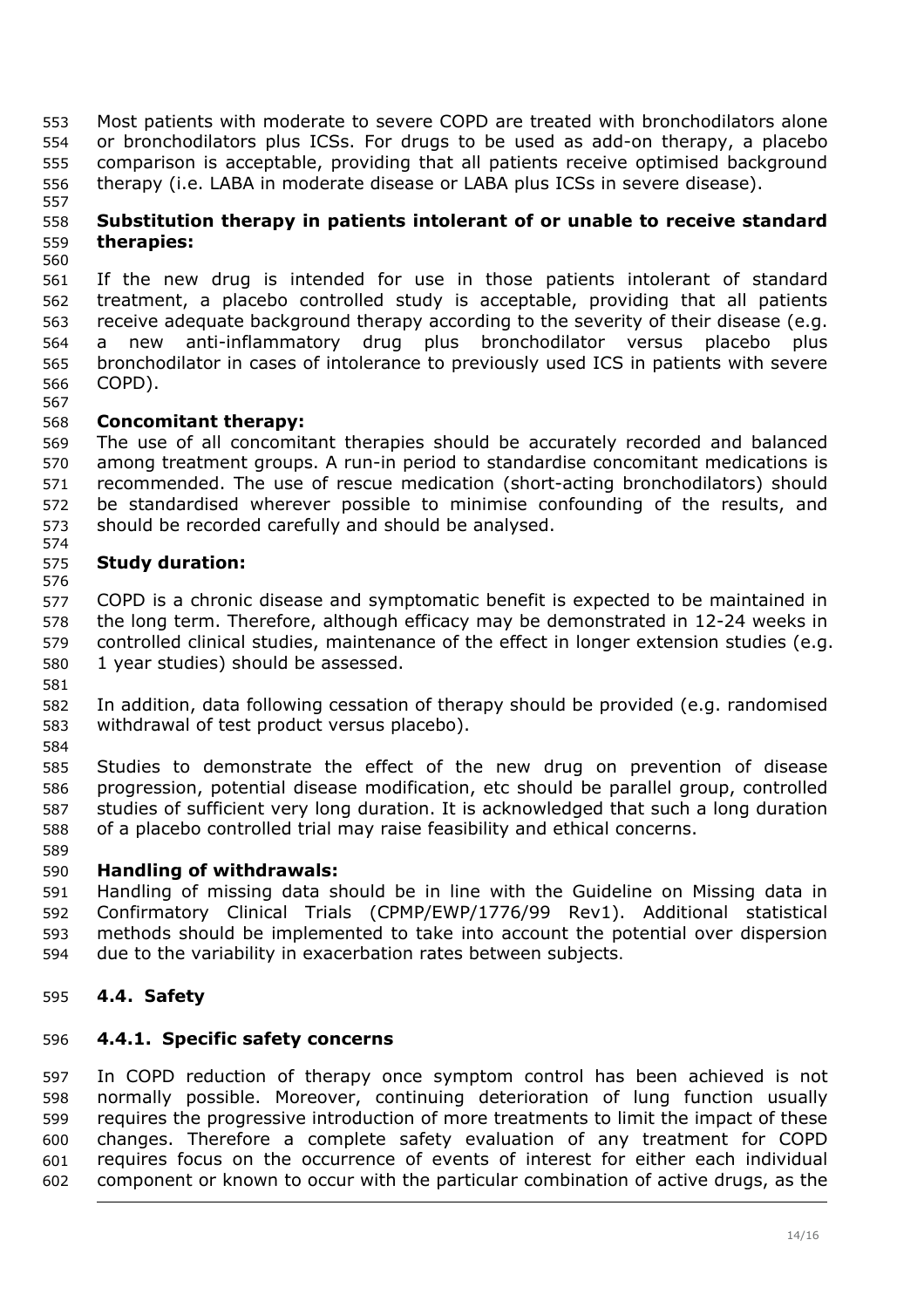<span id="page-14-0"></span>primary safety assessment. The assessment of adverse events related to a specific treatment or therapeutic group, for example, inhaled corticosteroids, would require oropharyngeal examination, assessment of hypothalamic pituitary adrenocortical (HPA) axis function, assessment of bone mineral density, ophthalmological assessments of new onset of lens opacities and/or increased ocular pressure, or monitoring of any increased incidence of pneumonia or lower respiratory tract infections related to long-acting  $\beta_2$  agonist/inhaled corticosteroid combinations. 603 604 605 606 607 608 609

611 612 613 614 615 A particular safety concern for any immuno-modulatory compound is the long-term effect on host defence, cancer defence, wound healing or response to vaccination. Any dossier submitted should address such concerns. The incidence of upper respiratory tract infections, sinusitis, bronchitis, pneumonia and tuberculosis in controlled trials are of particular interest.

616

610

617 618 619 620 621 622 Cardiovascular adverse effects (myocardial infarction, angina, stroke, systemic embolism, hypertension, atrial fibrillation, etc.), renal or hepatic adverse events, weight loss or psychiatric effects should be addressed during clinical development. Any other safety concern, potential or identified during pre-clinical or clinical development should be adequately addressed in subsequent studies. Specific safety studies to address specific potential or identified risks may be needed.

623 624 625 All cause-mortality might be considered a relevant safety endpoint. This should always be linked to an assessment of the potential relationship with COPD. Causality assessment of deaths by an independent adjudication committee is recommended.

### 626 **4.4.2. Extent of exposure and long-term safety data**

627 628 629 630 Given that COPD is a chronic disease, robust prospective safety data from at least 6 months (usually at least 300-600 patients) and at least 1 year (usually at least 100 patients) is required. Adequate follow-up of patients after treatment withdrawal is required to assess any possible rebound effect or any other adverse effect.

631

632 633 634 635 636 637 Patients with COPD usually receive combination therapies. Drug-drug interaction studies with common drugs used for treating COPD and also with those relevant to the metabolic pathways of the new drug are required. An adequate representation of patients with COPD with common characteristics or common concomitant diseases (i.e., the elderly, patients with renal or hepatic impairment or heart failure) is required.